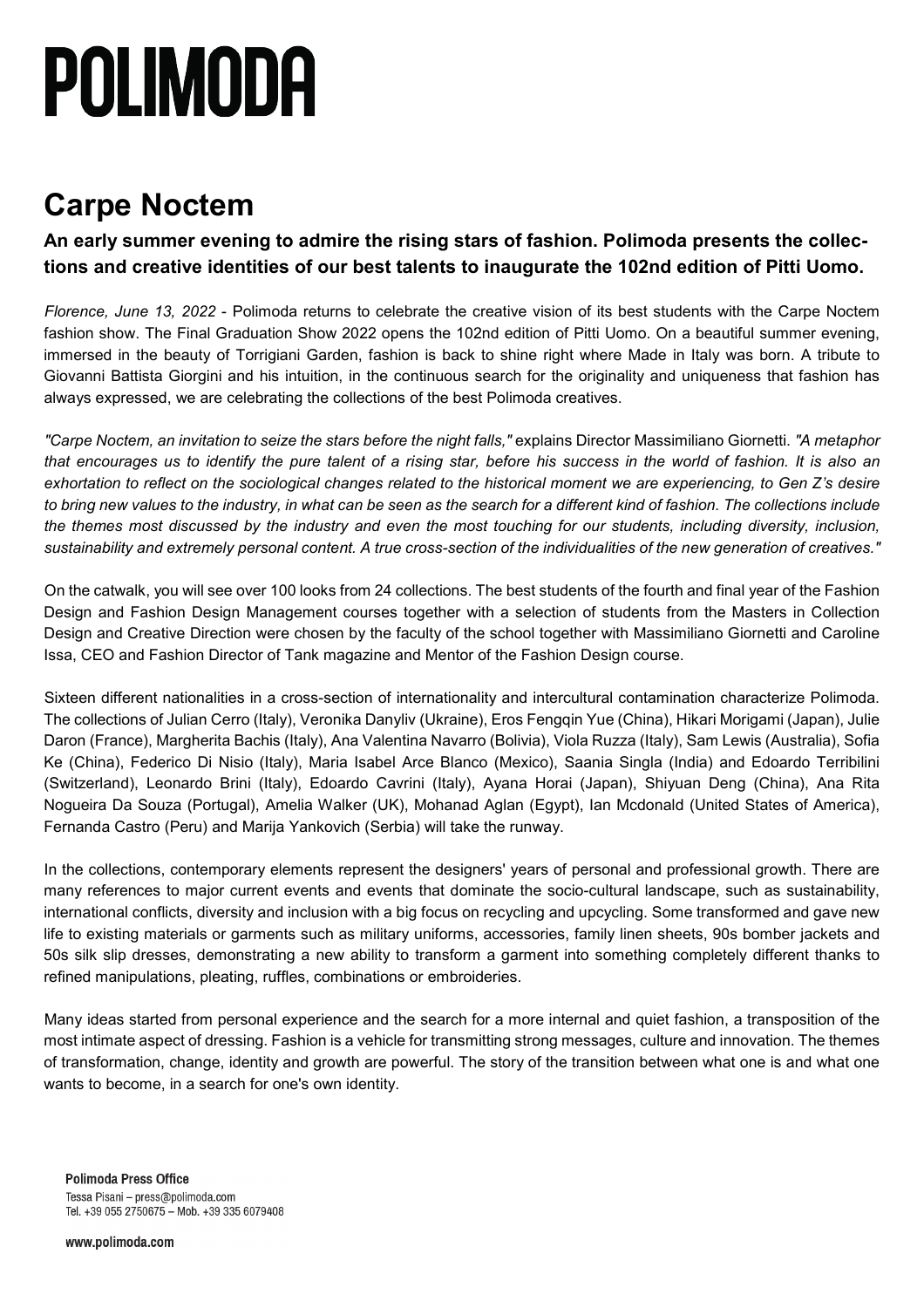## POLIMODA

The desire to break the mold, to send different messages, to use fashion as a vehicle and amplifier of values and emotions of one's own identity. A fashion devoid of stereotypes, the maximum expression of creative freedom stripped of the fear of judgment or labels.

"At Polimoda, we guide our students in the search for their own identity," continues Giornetti. "We work on the uniqueness and the personal, on the most intimate and reflective aspect of fashion so it can then become a form of artistic and cultural expression. In today's fashion, the ability to excite, to create something truly different and personal is often lacking. This is what we teach at Polimoda, the capability of seeking an aesthetic parallel between innovation and craftsmanship, cultural heritage and experimentation. The fashion that we see in Carpe Noctem is an amplifier of a culture, of the search for a *feeling, of an intimate expression of the self."*

The collections—a mix of menswear, womenswear and genderless garments—were created with both technical fabrics and sparkling materials such as sequins, lamé and reflective effects. Some designers leaned towards natural and recycled materials while others focused on the use of colors, prints, embroidery and jacquard, pushing the diversity and originality of each collection.

### **Fashion Show**

Alongside the students, an exceptional team collaborated in the making of Carpe Noctem. Under the creative direction of Massimiliano Giornetti, students were personally followed with the development of their collections. The show boasts the artistic direction of Thierry Dreyfus, a brilliant runway and lighting designer and the founder of Eyesight Group. Caroline Issa, CEO and Fashion Director of Tank magazine, was the mentor of the fashion design course and guided students during their final year. Well-known fashion stylist Serge Girardi collaborated with the young designers.

The sound design of the show is curated by composer and producer Wladimir Schall, featuring a mix of electronic music, electroacoustic sounds and citations taken from concrete French music.

### **Jury**

A jury of industry experts will choose The Best Collection of 2022, selecting the most interesting proposal on the catwalk. Some of the biggest figures from the world of fashion and entertainment will evaluate the collections: famous voices of international fashion journalism Tim Blanks and Suzy Menkes, Belgian designer and founder of KRISVANASSCHE Kris Van Assche, artistic director of Emilio Pucci Camille Miceli, well-known stylist Ramona Tabita and the Ghanaian artist Ibrahim Mahama, together with the director of Polimoda Massimiliano Giornetti.

#### **Guests**

In addition to a large audience of professionals and personalities from the world of fashion and culture, guests will include young music talents such as Tananai, Sissi, gIANMARIA and oli?, movie star Michele Rosiello and fashion influencers like Martina Socrate and Estelle Chemouny. Artists and Polimoda students share the ability to tell a story and transmit values and emotions.